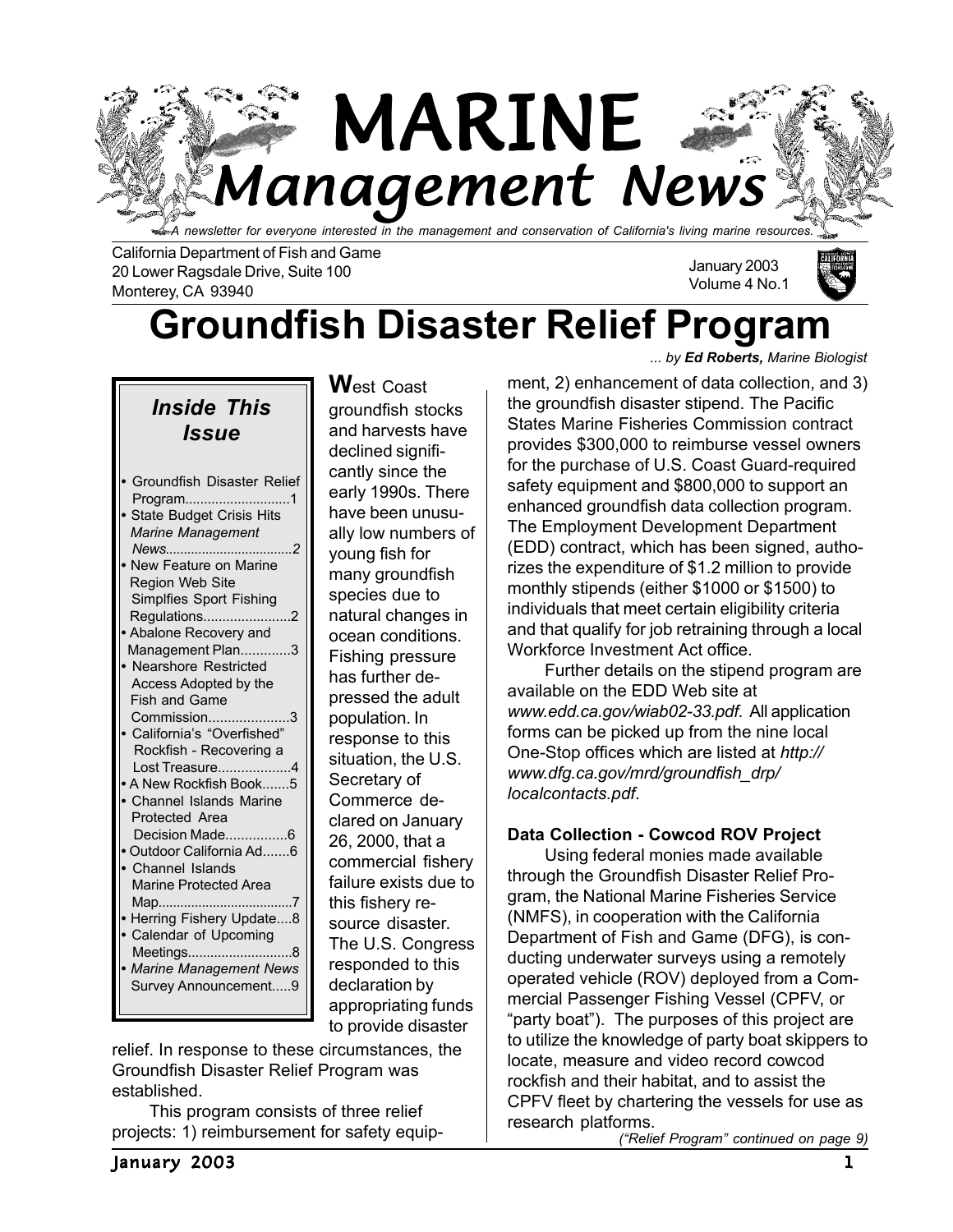# **State Budget Crisis Hits** *Marine Management News*

*... by Briana Brady, Biologist*

**F**olks here at the Marine Region are very aware of the State budget crisis and we are trying our best to reduce costs while maintaining public service. Printing and mailing costs figure substantially in the delivery of this newsletter and so we're asking for your help.

In the December 2001 issue we ran an announcement, "Marine Management News Now Online," and since that time we have had nearly 300 people sign up for an online newsletter subscription. Receiving the newsletter electronically allows DFG to send you information immediately without the delay of standard mail, while at the same time reducing costs.

We are urging everyone who has access to the Internet to sign-up for an online subscription to this newsletter (if you haven't already done so). We will continue to actively send you this publication via e-mail, with links that will connect you directly to the latest articles of *Marine Management News*. What could be easier?

To register for your online subscription, just log onto *www.dfg.ca.gov/mrd* and click on "Online Newsletter." And remember, while you are online check out all the new and helpful information on the latest regulations and issues concerning marine management. Thank you!

### **New Feature on Marine Region Web Site Simplifies Sport Fishing Regulations**

*... by Susan Giles, Scientific Aid*

**W**hether you're new to sport fishing, or an old salty dog, it's hard to keep track when your favorite sport fisheries are open or closed. You asked us to simplify the Department of Fish and Game (DFG) regulations and make them easier to find – and we listened! Our Web team recently developed a new feature on the DFG Marine Region Web site that makes finding upto-date regulations just "a click away."



*The "California Ocean Fishing Regulation Map" is posted on the Marine Region Web site, go to www. dfg.ca.gov/mrd and click on the link.* Map created by Gina Wade

We call it our "California Ocean Fishing Regulation Map" and you'll find a link on the Marine Region homepage at *www.dfg.ca.gov/mrd*. Our new regulations map is divided into three sections – northern, central, and southern California. Just click on the region you're interested in, and you'll be linked to a table on the Web site listing the major sport fisheries along with current information on the 2003 regulations for sport fishing.

A great feature of our new regulations map is a "printer-friendly" version of the table - so you can easily print out a copy of the current regulations. While you're at it, print out a few extra copies to pass onto your friends!

Log onto the Marine Region Web site at *www.dfg.ca.gov/mrd* and check out our new "California Ocean Fishing Regulation Map" for the most up-to-date fishing information. Now, when you're not out on the ocean fishing, surf the Marine Region Web site for all the latest on sport fishing. <sup>√</sup>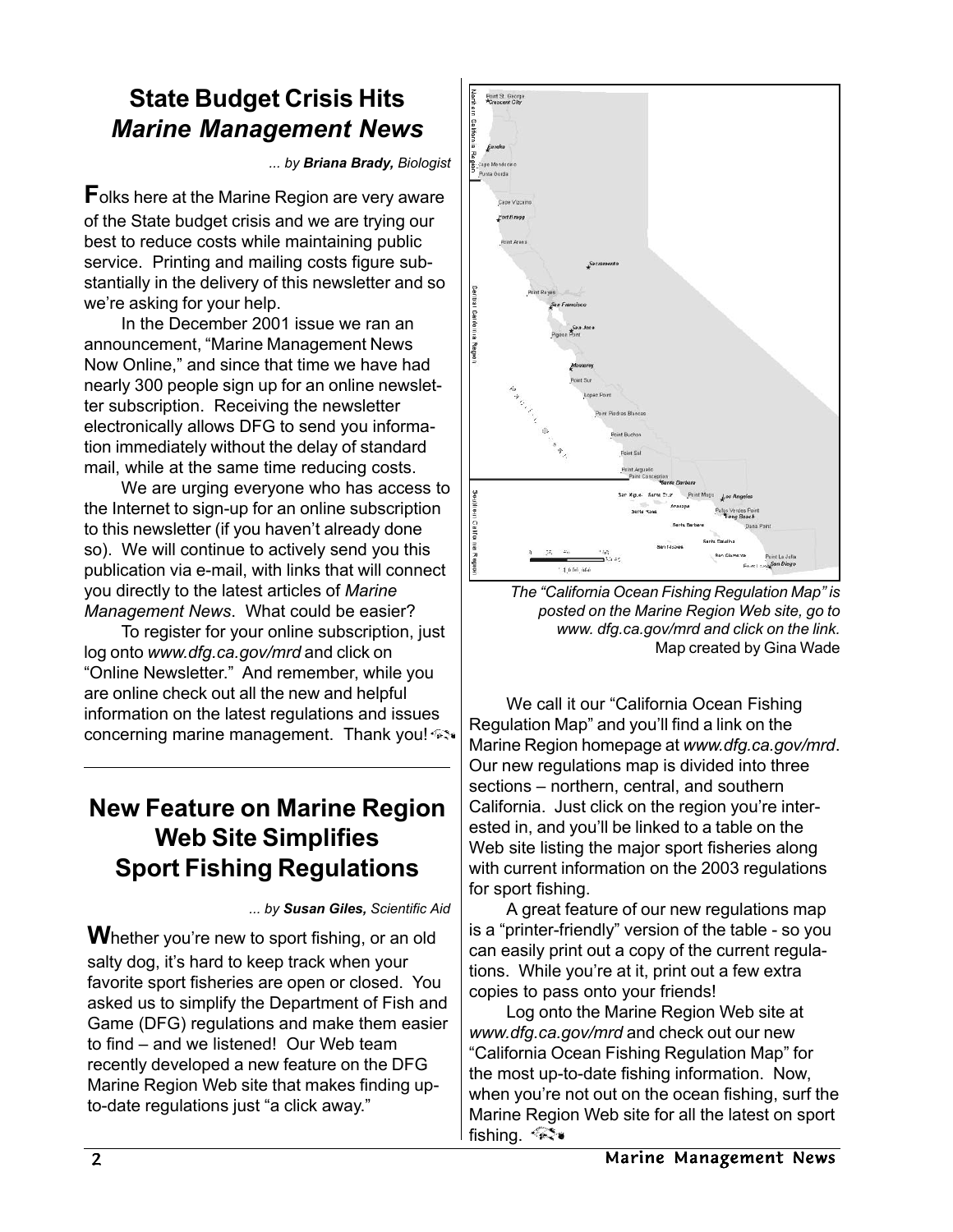# **Abalone Recovery and Management Plan**

*... by Jonathan Ramsay, Marine Biologist*

**I**n December 2002, the Department of Fish and Game (DFG) submitted the draft Abalone Recovery and Management Plan (ARMP) to the Fish and Game Commission (Commission). Fish and Game Code §5522 mandated DFG to submit this plan to the Commission on or before Jan. 1, 2003. During the draft ARMP formal adoption period, the Commission is the lead agency. The Commission conducts the formal public comment process, gathering input from the public as to whether the draft ARMP should be adopted.



The draft ARMP represents a multi-year effort by the DFG and the public to formulate and refine the contents of the plan. It was created with input from a variety of constituents having interest and expertise in California's abalone resources. These include former commercial abalone fishermen, sport abalone fishermen, scientists, conservation organizations, and the general public. In addition, the draft ARMP was peer-reviewed by a panel of marine scientists, ecologists, and an economist. A copy of the peer-review panel's report was submitted to the Commission.

The draft ARMP may be found on DFG's abalone resources Web site at *www.dfg.ca.gov/ mrd/abalone.html*, at DFG offices, and at the Commission office. Written comments on the draft ARMP may be sent to: California Fish and Game Commission, Abalone Recovery and Management Plan, 1416 Ninth Street, Rm. 1320, Sacramento, CA 95814. For further information, check the Web site above, the Commission's Web site at *www.dfg.ca.gov/fg\_comm/ index.html*, or contact the abalone constituent involvement coordinator, Diana Watters, at (650) 631-2535 or *dwatters@dfg.ca.gov*.

### **Nearshore Restricted Access Adopted by the Fish and Game Commission**

*... by Traci Bishop, Associate Marine Biologist*

**A**t their Dec. 20, 2002 meeting in Monterey, the Fish and Game Commission (Commission) adopted a restricted access program for the commercial nearshore fishery. This program reduces the number of permitees by 65% and their potential catch by 35%. The qualifying criteria results in 35 permits (0 gear endorsements) in the North Coast Region, 22 permits (6 trap endorsements) in the North-Central Coast Region, 60 permits (13 trap endorsements) in the South-Central Coast Region, and 57 permits (39 trap endorsements) in the South Coast Region.

*California sheephead - a* Permittees will be allowed only one permit to fish in a single region. The fishery will be limited to line gear, unless the permit holder has a trap gear endorsement. Criteria for initial permit issuance (transferable permits), for nontransferable permits for 20-year commercial fishermen and for gear endorsements were established. A 2-for-1 permit transfer system was adopted that requires new entrants to purchase two permits from the same region, permanently retire one permit and use the other to fish. Additionally, a Nearshore Bycatch Permit was adopted for trawl and gill net fishermen that have had a Nearshore Fishery Permit in previous years. Other provisions include annual<br>renewal of permits fees for *Juvenile Male Female* renewal of permits, fees for permits and permit transfers, how to appeal denial of a permit or transfer, and conditions under which a permit can be revoked. For more information, go to *www.dfg.ca.gov/mrd/ restricted\_access.html* or the Commission's Web site at *www.dfg.ca.gov/*

*species affected by Nearshore Restricted Access. fg\_comm// proposedregs02.html*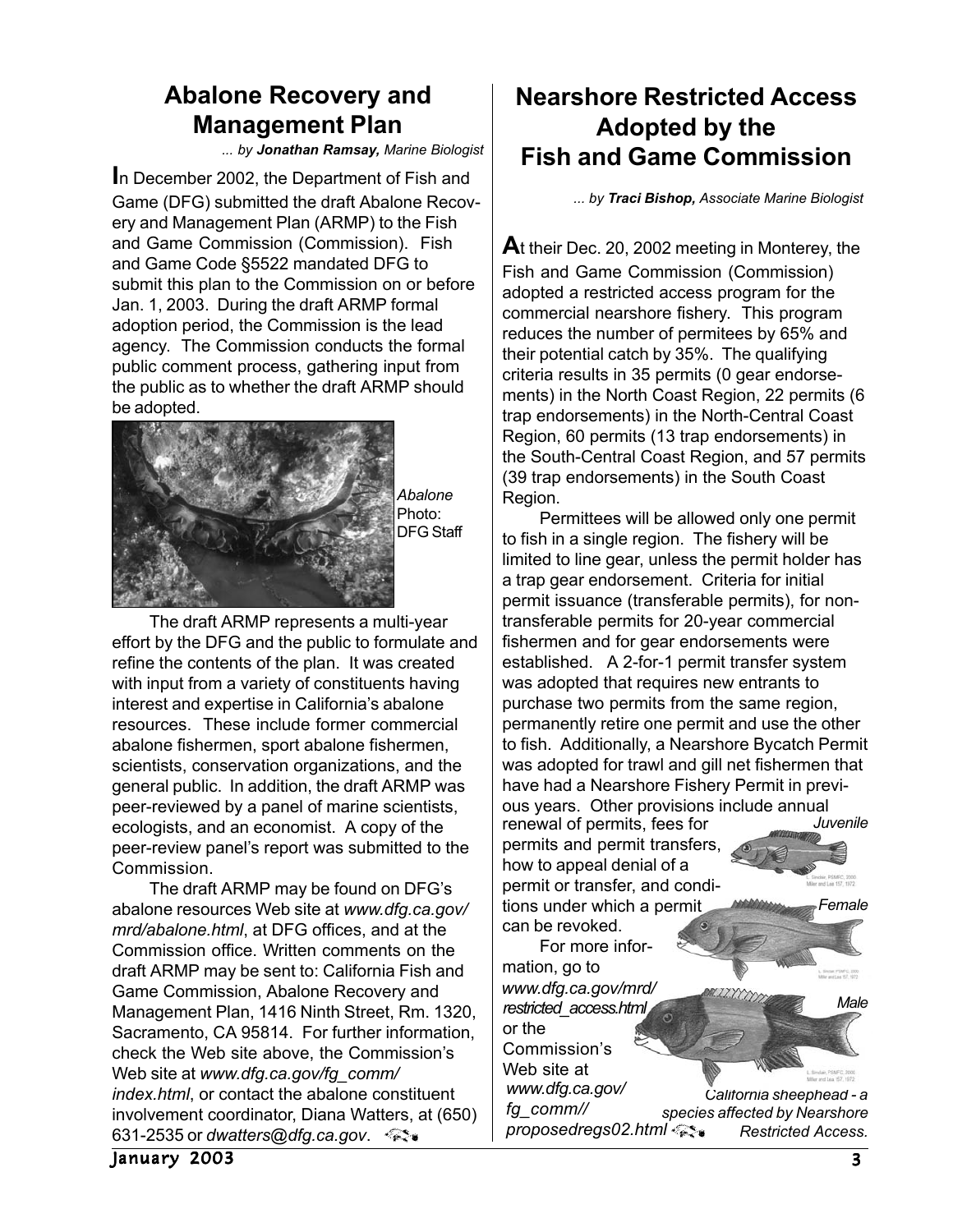*Feature Article Feature Article*



**California's "Overfished"1 Rockfishes —**

# **Recovering a Lost Treasure**

*... by Tom Barnes, Senior Marine Biologist*

**R**ed snapper. Chuckleheads. Salmon grouper. Gopher cod. You've heard them called by many different names but they all belong to a large family of fishes called rockfishes. This large family displays general characteristics of being relatively long-lived, slow growing, and very tasty. Because of these attributes and others, several of them have become the focus for fisheries and fisheries managers.

In recent years, several rockfish species have been determined to be at very low population levels. The levels are so low that federal law places them in a category designated as "overfished," requiring special management considerations. Federal laws passed in 1996 require that "overfished" stocks be rebuilt to a predetermined healthy condition within a specified period of time. This requirement presents significant challenges to fisheries managers and typically results in more fishing restrictions.

#### **Science**

Population or stock assessments are the cornerstone of fisheries management and provide a description of how the abundance of a particular fish population has changed over time. Stock assessment scientists are instructed to "leave no stone unturned" in gathering the best available information, including historical catch histories from both the commercial and recreational fisheries; data from ongoing research such as trawl surveys and larval fish surveys; life history information such as age, growth, and reproduction; the size and age of fish in the catches; and fisheries logbook records. Each assessment also includes an estimate of stock size prior to fishing. This provides a way of defining when a population has declined to a level that requires rebuilding measures.

The status of many rockfish species off the West Coast is unknown. Although there are more than 60 different rockfish species in California, only 15 have been assessed. Six

rockfish species important to California anglers and commercial fishermen are at such low levels they have been given a special status by federal law to ensure the populations recover as quickly as possible. These are bocaccio, canary, yelloweye, cowcod, widow, and darkblotched rockfishes.

#### **Management and Regulations**

Recent analyses have shown that rockfish stocks are not as productive as previously thought. This new understanding is due in part to improved information about rockfish life history (such as age, growth, and reproduction), better stock assessments, and the discovery that



*Canary rockfish* Photo: Dan Gotshall

environmental conditions generally have not been favorable to rockfish reproduction or survival for many years. The productivity of some species has been significantly reduced by relatively warm waters over the past 20 years. The last truly productive decade for rockfish was the 1970s. As a result, some rockfish species cannot sustain the levels of fishing that previously seemed reasonable, so regulations have to change to reflect the new scientific knowledge.

Because of their slow growth and limited reproduction, rebuilding rockfish populations will take many decades. In order to return "overfished" stocks to a healthy condition, fisheries managers have asked both sport and commer-*("Rockfishes" continued on next page)*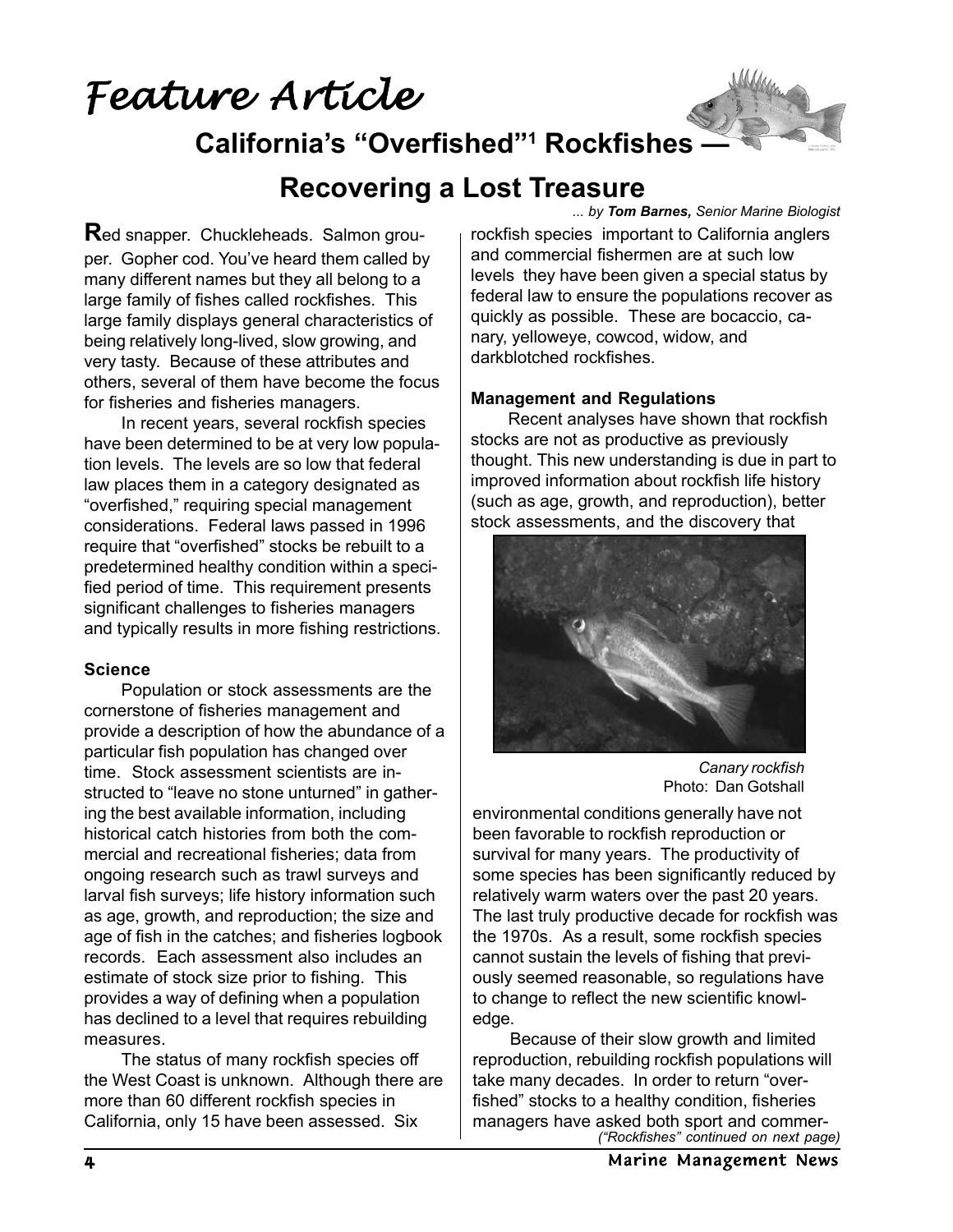#### *("Rockfishes" continued from previous page )*



cial fisheries to share in the conservation measures needed for recovery. *Widow rockfish* Photo: Diana Watters

For the recreational rockfish fishery, there were historically few regulatory restrictions. That has changed during the past few years, as bag limits were reduced, gear restrictions imposed, seasons closed, and minimum size limits established. Commercial fisheries have also been affected by drastically reduced catch limits, shortened seasons, and restrictions on fishing gear. For 2003, most bottom-fishing activities have been restricted or prohibited over the continental shelf (water depths between 20 fm and 150/250 fms) in order to allow "overfished" rockfish populations to begin the long process of recovery.

#### **Rockfish future**

Sport anglers fear new restrictions will significantly reduce the opportunity for a rewarding fishing experience and commercial fishermen have voiced concerns about being able to maintain a livelihood. Fishery managers understand these concerns and fears, and they strive to find ways to provide for long term sustainable fisheries. Federal law (the Magnuson-Stevens Act) requires social, economic and cultural issues be considered when making fisheries management decisions. However, where fish stocks have been formally designated as "overfished," and are being managed with rebuilding plans, conservation needs have a higher priority.

The rockfish issue did not develop overnight, nor will it be alleviated with a simple and quick approach. Restoring healthy rockfish stocks is a long-term task that will require sacrifice, innovation, and dedication by everyone with a stake in this precious natural resource.

#### **Additional information**

The California Department of Fish and Game's Marine Region Web site provides useful information on important issues and regulations for ocean fisheries in California waters, including rockfishes, at *www.dfg.ca.gov/mrd/index.html*. Federal management decisions and regulations for west coast fisheries can be found at the Pacific Fishery Management Council Web site at *http://www.pcouncil.org*, and also at the National Marine Fisheries Service Web site of the Northwest Regional Office at *http://www.nwr.noaa.gov*.

 $1$  The category is called "overfished," although factors other than fishing play a role in the designation.

### **A New Rockfish Book...**

*... by Carrie Wilson, Associate Marine Biologist*

**R**ockfish Rockfish and More Rockfish ... Want to learn more than you probably ever realized about the rockfishes of the West Coast? A new book entitled "Rockfish of the Northeast Pacific," published by the University of California Press, may be just the ticket.

Dr. Milton Love, U.C. Santa Barbara researcher, and fellow scientists Mary Yoklavich and Lyman Thorsteinson have written probably the most comprehensive book ever published

on this tremendously diverse and interesting group of fishes. Written with humor, the authors' goal is to provide as much information as possible to anyone interested in rockfishes, and do it in an entertaining way.

It's loaded with information ranging from the history of



*Front cover of the new rockfish book*

rockfish and rockfish research, to identification keys for each species with details on appearance, life history, and fishery status. In typical Milton Love style, readers will also find lots of astonishing anecdotal rockfish information and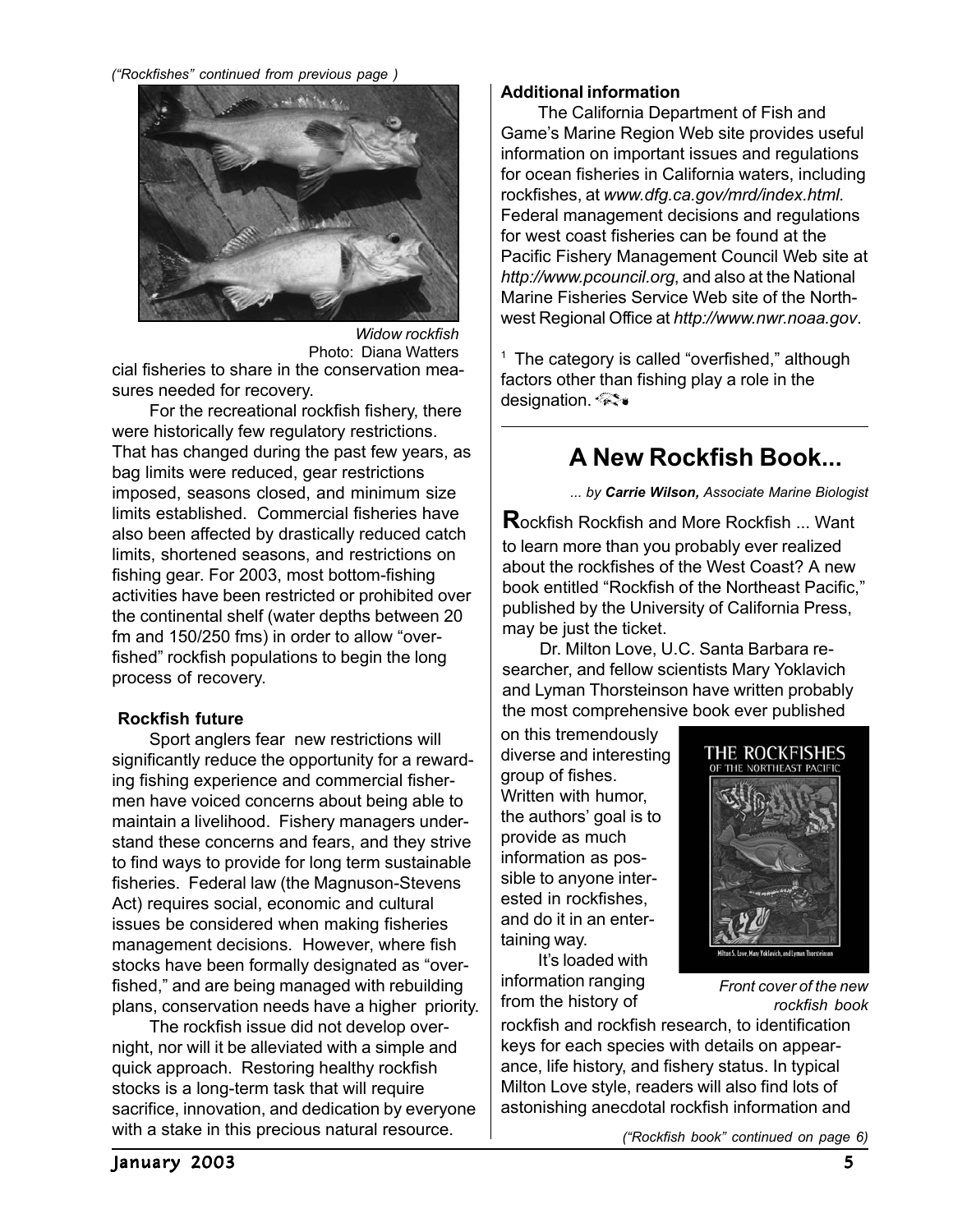### **Channel Islands Marine Protected Area\* Decision Made**

*... by John Ugoretz, Senior Marine Biologist*

**T**he California Fish and Game Commission (Commission) voted on Oct. 23, 2002 to adopt the Department of Fish and Game's (DFG) preferred alternative for Marine Protected Areas (MPAs) within the Channel Islands National Marine Sanctuary (Sanctuary). The DFG's plan represents 19 percent of State waters within the Sanctuary and includes 132 square nautical miles in 10 no-take State Marine Reserves and 10 square nautical miles in 2 limited-take State Marine Conservation Areas. Pending approval by the Office of Administrative Law, the new MPAs go into effect January.

This decision follows a long and detailed public process. In April, 1998 the Fish and Game Commission received a proposal to close 20 percent of the Channel Islands to all fishing from a group of concerned recreational anglers. Following nearly a year of Commission meetings on the topic, DFG and the Sanctuary offered to establish a local stakeholder panel to provide input on the concept of MPAs. This led to the creation of the Marine Reserves Working Group (MRWG), a panel of representatives from fishing, environmental, government, public, and other constituencies. The MRWG met monthly between July 1999 and June 2001 before forwarding their work to the Sanctuary Advisory Council (SAC). The SAC asked DFG and the Sanctuary to use the information to create a preferred alternative, which was presented to the Commission in August 2001.

MPAs provide for whole ecosystem protection, rather than focusing on single species or species groups. This ecosystem approach takes into consideration the interaction between different species and the importance of habitat. By using an ecosystem approach, biological



*California coast* Photo: DFG file photo diversity, reproductive potential, and resource sustainability are all increased. MPAs are one of several management tools that will be used at the Channel Islands and throughout California to contribute to the long-term sustainability of fisheries. For more information and detailed maps of the areas see the Marine Region Web site at *www.dfg.ca.gov/mrd/channel\_islands/ index.html*. \*Map on page 7.

*("Rockfish book" continued from page 5)* trivia scattered throughout. The book also explores all sides of the marine protected area controversy, the commercial versus recreational fishing disputes, and a few other heated fishery battles.

This beautiful 417-page book contains tons of pictures too - 550 color illustrations, 100 black and white photographs, 120 line illustrations, and 75 maps. The authors are taking no royalties on this book in order to keep the price down and available to more people. According to Love, "We begged enough money to produce the book ourselves, then gave it to U.C. Press." You can pick this book up at most bookstores or through U.C. Press (800-777-4726) for \$25, or through *www.amazon.com* for under \$18.



**Correction:** In the September issue, we ran an article called "Squid Stranded on a San Diego Beach." The article was co-authored by Valerie Taylor in addition to Annette Henry who had been the only author listed in that issue.  $\mathbb{R}$ .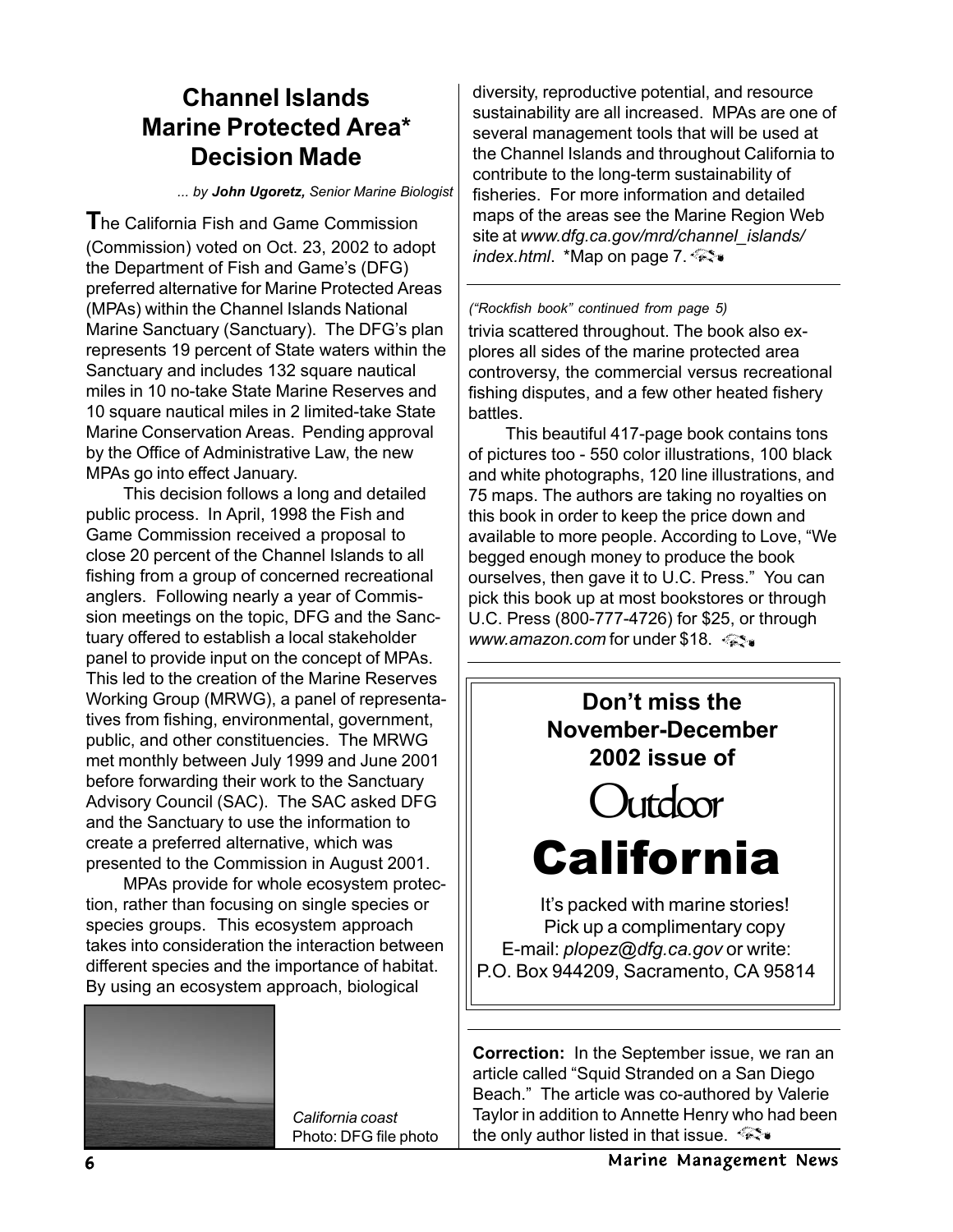Map located on http://www.dfg.ca.gov/mrd/newsletter/ci\_map.html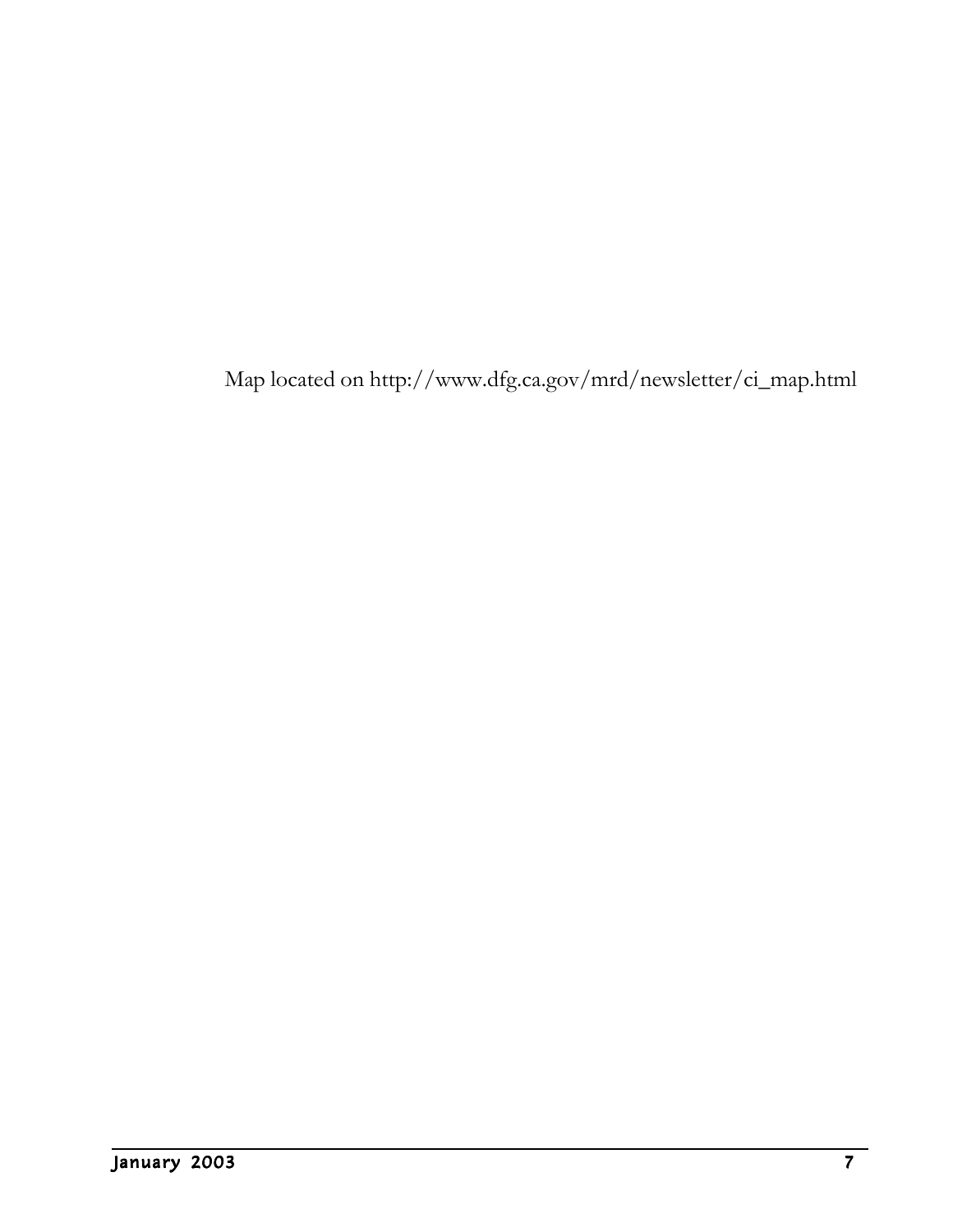### **Herring Fishery Update**

*...by Susan Ashcraft, Associate Marine Biologist* San Francisco Bay:

Dec. 1, 2002 marked the season opening date for the 2002-03 commercial Pacific herring roe fishery in San Francisco Bay. The 2002-03 season dates are Dec. 1 to 20, 2002, and from Jan. 5 to March 14, 2003. No fishing is permitted on weekends. The 2002-03 sac roe quota is 3,262 tons. The remainder of the bay's 3,540 ton-quota was allocated to the Herring Eggs on Kelp fishery and the Fresh Fish market. The sac roe tonnage was divided among three fishing groups (platoons), in proportion to the number of permits per group, as follows:

- DH Platoon (133 permits): 1,015 tons
- Even Platoon (145 permits): 1,108 tons
- Odd Platoon (149 permits): 1,138 tons



*Herring boat* Photo: DFG staff

The DH platoon fishes in December, and the Even and Odd platoons alternate fishing weeks beginning in January. This season, the *Even* platoon fishes first (starting Jan. 5), and the *Odd* platoon fishes second (starting Jan. 12).

#### Tomales Bay:

The Tomales Bay roe herring fishery season is from Dec. 29 to 31, 2002, and from Jan. 5 to March 7, 2003. The 2002-03 sac roe quota is 300 tons for the single fishing group of 35 permittees. Possible in-season quota adjustments are as follows:

- Increase to 400 tons if escapement reaches or exceeds 3,000 tons prior to Feb. 15;
- Increase to 500 tons if escapement reaches or exceeds 4,000 tons prior to Feb. 15.

The September 2002 newsletter contains a detailed article on this fishery. For complete regulations, season summary reports, and other information on California's herring fisheries, you may log on to *www.dfg.ca.gov/mrd/ herring*, or contact herring fishery manager Becky Ota at *bota@dfg.ca.gov* or 650-631-  $6789.$   $\lll$ 

| <b>Calendar of Upcoming Meetings</b>                                                                                                                                                                         |                                  |                 |             |  |
|--------------------------------------------------------------------------------------------------------------------------------------------------------------------------------------------------------------|----------------------------------|-----------------|-------------|--|
| <b>Fish and Game Commission Meetings 2003</b><br>www.dfg.ca.gov/fg_comm/2003mtgs.html                                                                                                                        |                                  |                 |             |  |
| <b>Feb. 6-7</b>                                                                                                                                                                                              | Sacramento                       | Aug. 28-29      | Santa Rosa  |  |
| April 3-4                                                                                                                                                                                                    | Visalia                          | Oct. 2-3        | Redding     |  |
| <b>May 6-8</b>                                                                                                                                                                                               | Riverside                        | <b>Nov. 6-7</b> | San Diego   |  |
|                                                                                                                                                                                                              | <b>June 19-20</b> Mammouth Lakes | Dec. 4-5        | Sacramento  |  |
| Aug. 1-2                                                                                                                                                                                                     | Long Beach/Los Angeles/San Pedro |                 |             |  |
| <b>Pacific Fishery Management Council 2003</b><br>www.pcouncil.org/events/future.html                                                                                                                        |                                  |                 |             |  |
| Mar. 10-14                                                                                                                                                                                                   | Sacramento                       | Sept. 8-12      | Seattle, WA |  |
|                                                                                                                                                                                                              | <b>April 7-10</b> Vancouver, WA  | <b>Nov. 3-7</b> | San Diego   |  |
| <b>June 16-20</b>                                                                                                                                                                                            | San Mateo County                 |                 |             |  |
| For the latest information on upcoming Marine Region meetings, please check out our Calendar of Events at<br>www.dfg.ca.gov/mrd/calendar/index.html or contact our DFG office in Monterey at (831) 649-2870. |                                  |                 |             |  |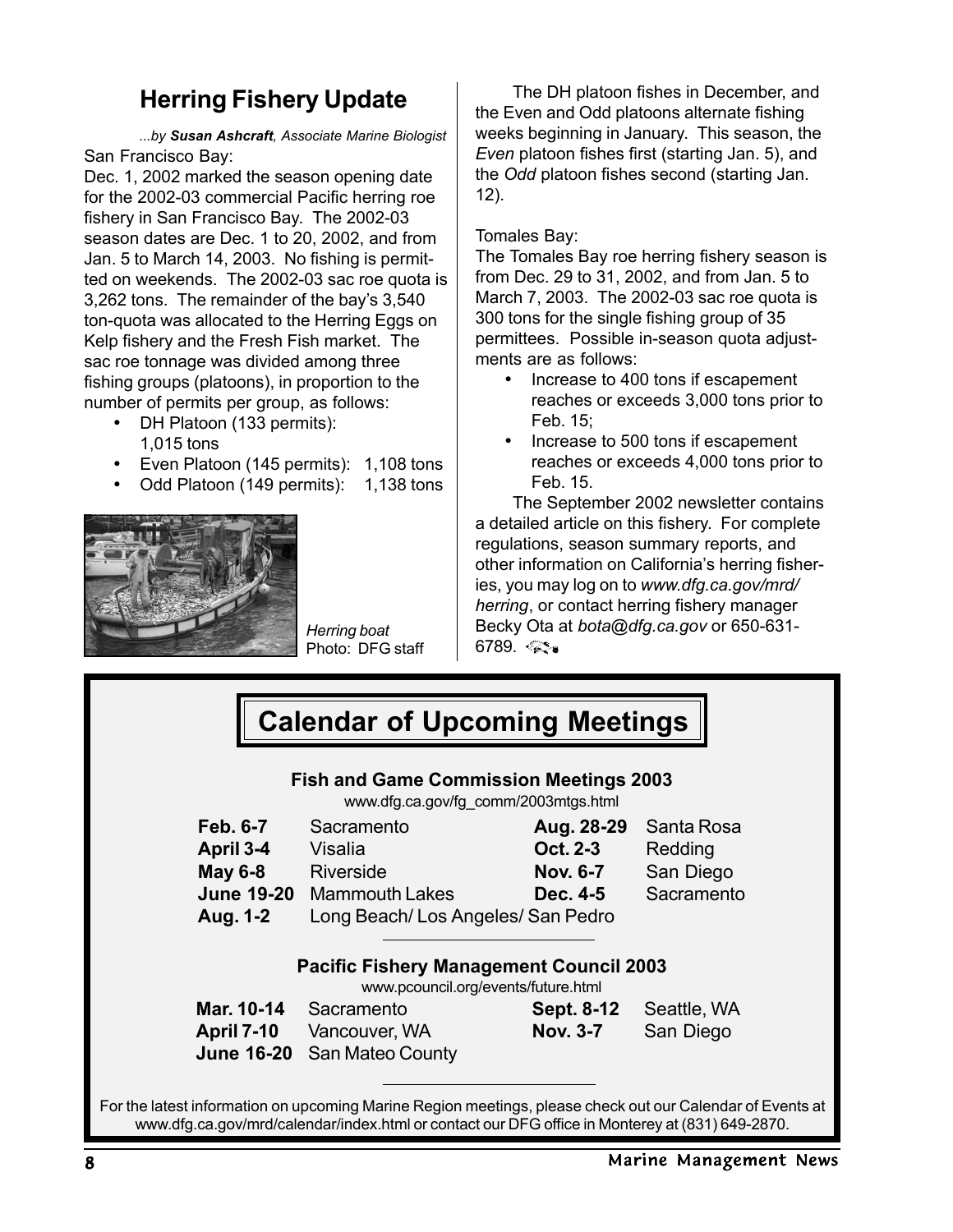#### *("Relief Program" continued from page 1)*

Cowcod, which have been declared as "overfished" by the Pacific Fishery Management Council, are currently being managed under a federal rebuilding plan. Federal and state scientists are investigating new methods to gather data on the cowcod population off California.

The field work part of the project has been successful thanks to the expertise and professional services provided by the owner and crew of the "Outer Limits."



*Recovering the ROV aboard the "Outer Limits"* Photo: Ed Roberts

#### **Data Collection - Nearshore Groundfish Tagging Project**

As a part of the federal Groundfish Disaster Relief Program, the DFG is cooperating with an independent consultant, Dr. Doyle A. Hanan, who obtained the grant, and the Sportfishing Association of California to gather data on several species of nearshore groundfish found in the southern California bight. By chartering local CPFVs to take biologists to where the fish are, the project benefits from the knowledge of the party boat skippers, while at the same time assisting the industry by putting some money back into the portion of the industry dependent upon the groundfish fishery.

The species of fish being targeted for tagging include cabezon, California scorpionfish (aka "sculpin"), lingcod, California sheephead and numerous species of rockfish such as brown rockfish and kelp rockfish.

The project hopes to gain additional information on the growth, movement and population structure of these species. Some, such as treefish (a type of rockfish), are poorly understood by scientists.



*Tagging a California scorpionfish on the "Sea Star"* Photo: Ed Roberts

Each tag, which is inserted into the back of the fish just below the dorsal fin, is a small, yellow, plastic tube that reads "CDFG REWARD (562) 342-7100" on one side, with a four digit serial number on the other. Anglers that catch a tagged fish should keep the fish whole, note the location and depth where it was caught, and contact DFG at the phone number above. If the fish cannot legally be kept (too short, or out of season), note the tag number, length of the fish. and the location and depth, prior to returning the fish to the water. Anglers returning a tagged fish will receive a baseball cap or tee-shirt with the project logo on it. For more information, contact Ed Roberts at (562) 342-7199.

### **Look for our Survey in the Next Issue of MMN**

**W**e want your input on how we're doing! In our next issue of *Marine Management News* (MMN), we are going to run a survey. We need to find out if we are fulfilling your information needs, and remove subscribers from the mailing list who no longer wish to receive the newsletter.

We are striving to keep the lines of communication open between us (the Marine Region) and you (our valued public). In the following issue of MMN, please look for our survey. We need your constructive evaluation of the newsletter so we can improve our product. To save money, we will ask each subscriber to pay for the return postage of the survey. The survey will also be offered online so you can save on the return postage cost. As a thank you for your participation, we will offer prizes by picking names randomly from those who complete and return the survey.  $\mathbb{Q}$ .